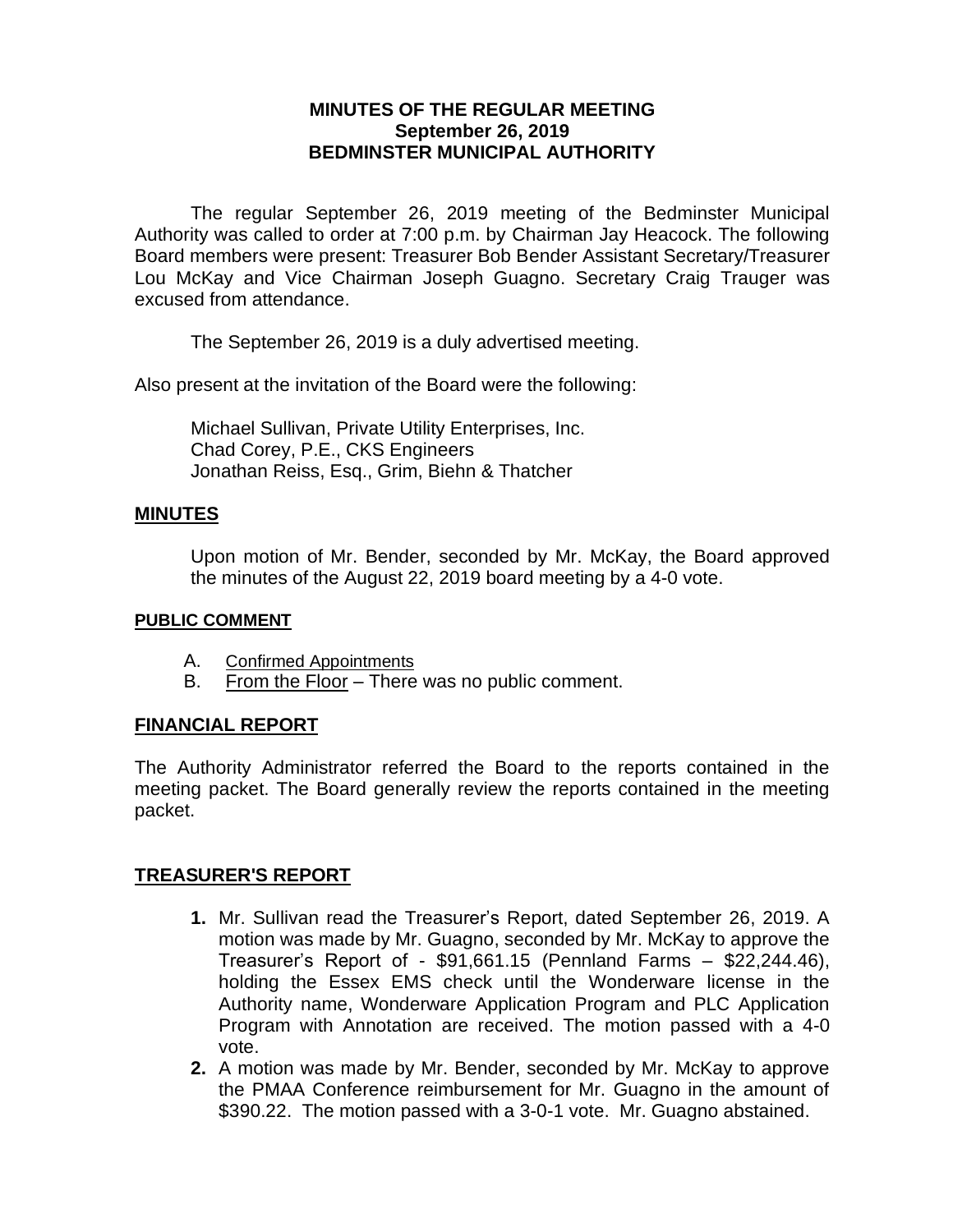**3.** A motion was made by Mr. Bender, seconded by Mr. McKay to approve the PMAA Conference reimbursement for Mr. Heacock in the amount of \$195.11. The motion passed with a 3-0-1 vote. Mr. Heacock abstained.

## **SOLICITOR'S REPORT**

Mr. Reiss referred the Board to his written report.

- A. Authority Business
	- a. Advice of Council The Board reviewed the Advice of Council provided by the Solicitor to permit Mr. Bender to vote on CKS Engineering bill payment and appointments.

# **ENGINEER'S REPORT**

### **Authority Projects**

The Authority's Engineer generally reviewed the projects within the written engineering report with the Board.

Pennland Farms Screen Project – Mr. Corey provided an update to the Board. Tentative delivery on the equipment is October 28, 2019.

2076 Bedminster Road and Act 537 Plan- A meeting was held with the PADEP concerning 2076 Bedminster Road and the Act 537 Plan. The property is outside the 537 Plan area. Mr. Corey provided a detailed description of the PADEP meeting that he attended with the Township manager.

## **Developments**

Lynwood-Rice Project – Final punch list issued in September.

Pennland Farms – The Developer is working on the punch list.

**Operations Report** – Mr. Sullivan reviewed his report with the Board.

## **AUTHORITY REPORT**

#### **General Matters/Administrative/Operations**

Mr. Sullivan reviewed his report with the Board.

Light Pole Damage - The Authority trash company hit a light at the treatment plant. Mr. Reiss noted that he has reviewed and approved the release noting that the Authority will be bound by the repair price obtained by the operator listed in the